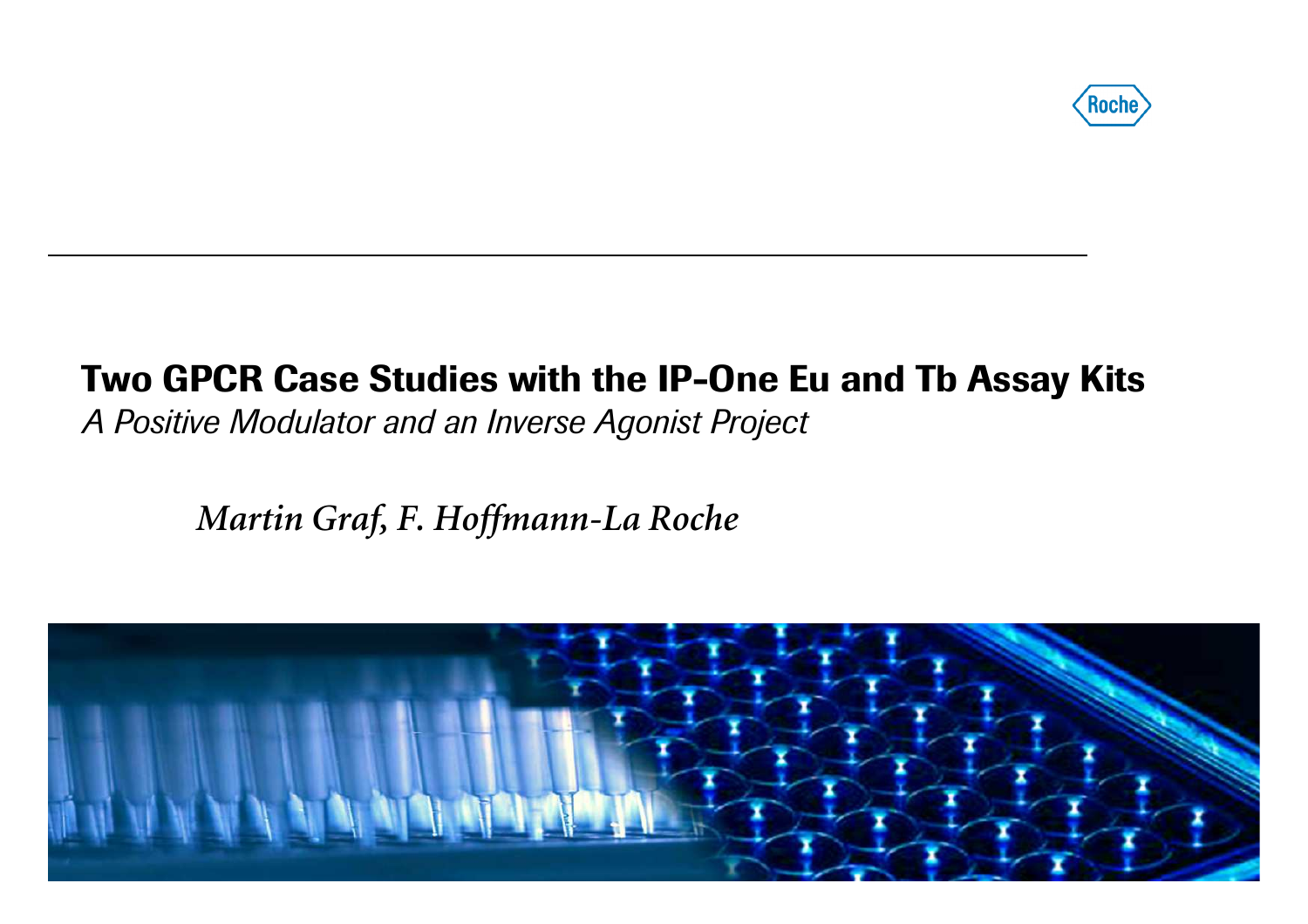#### The Pharma Research Sites of Roche



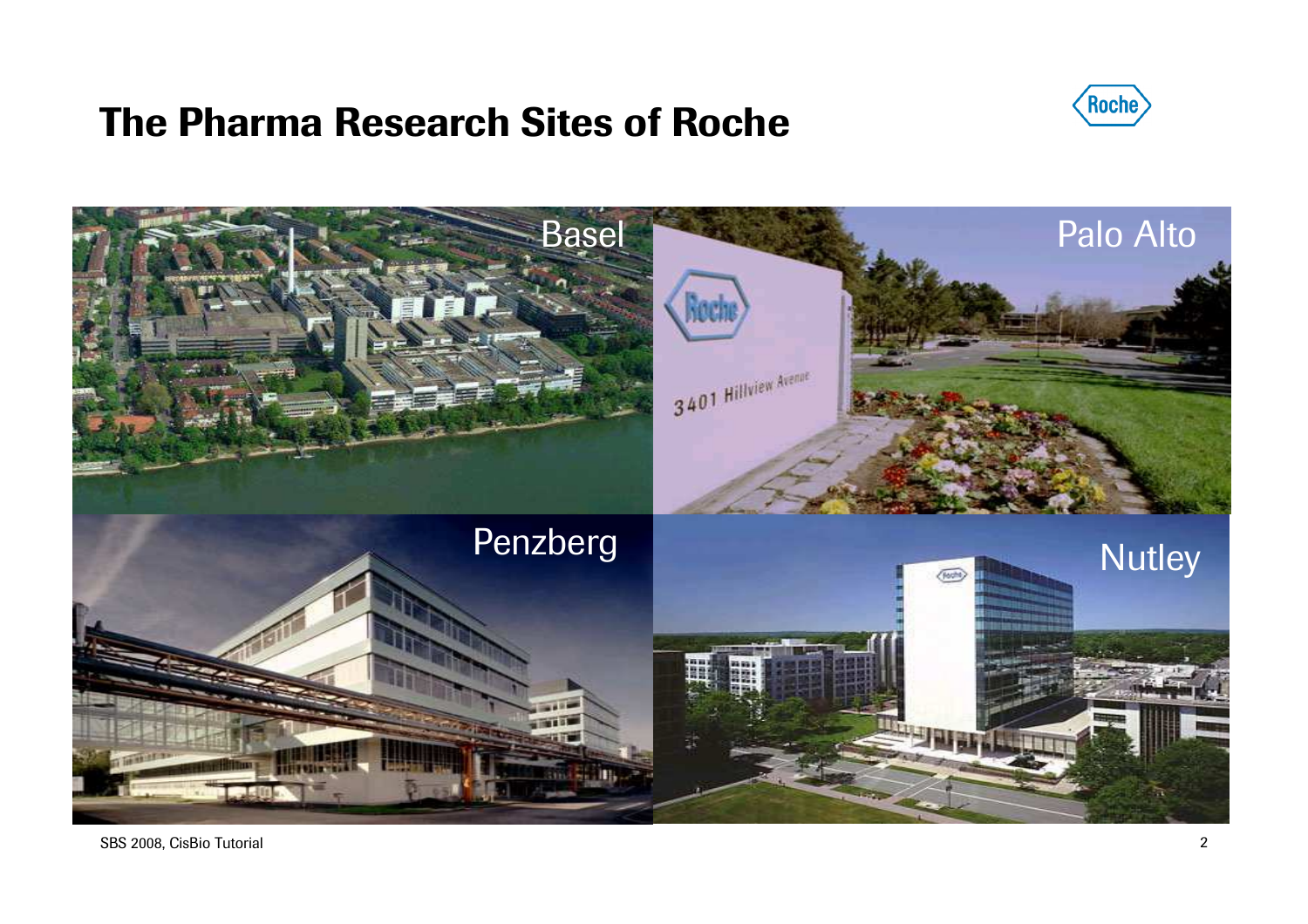# Discovery Research at Roche Basel



Vascular & Metabolic Diseases

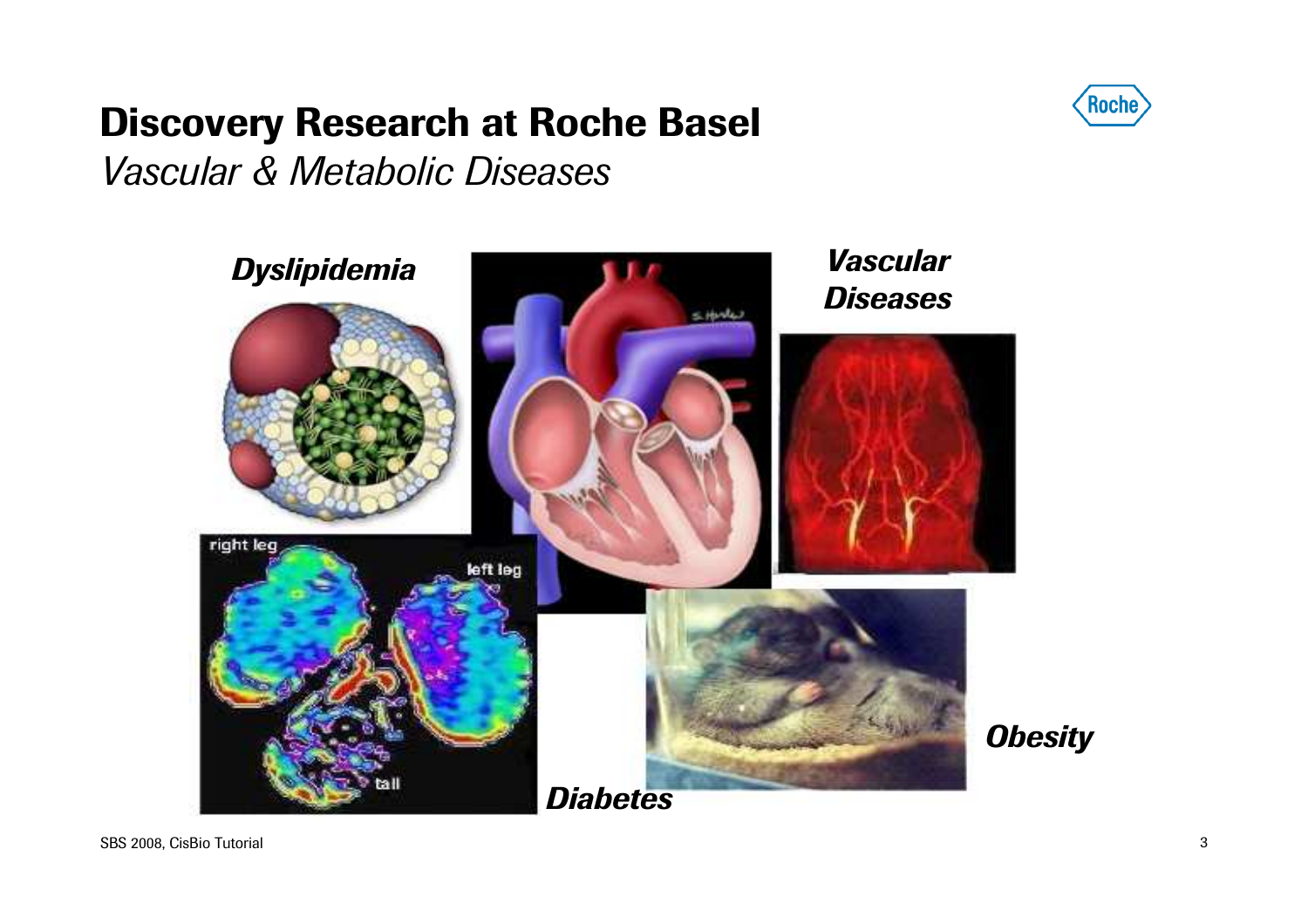# Discovery Research at Roche Basel



**Neurosciences** 

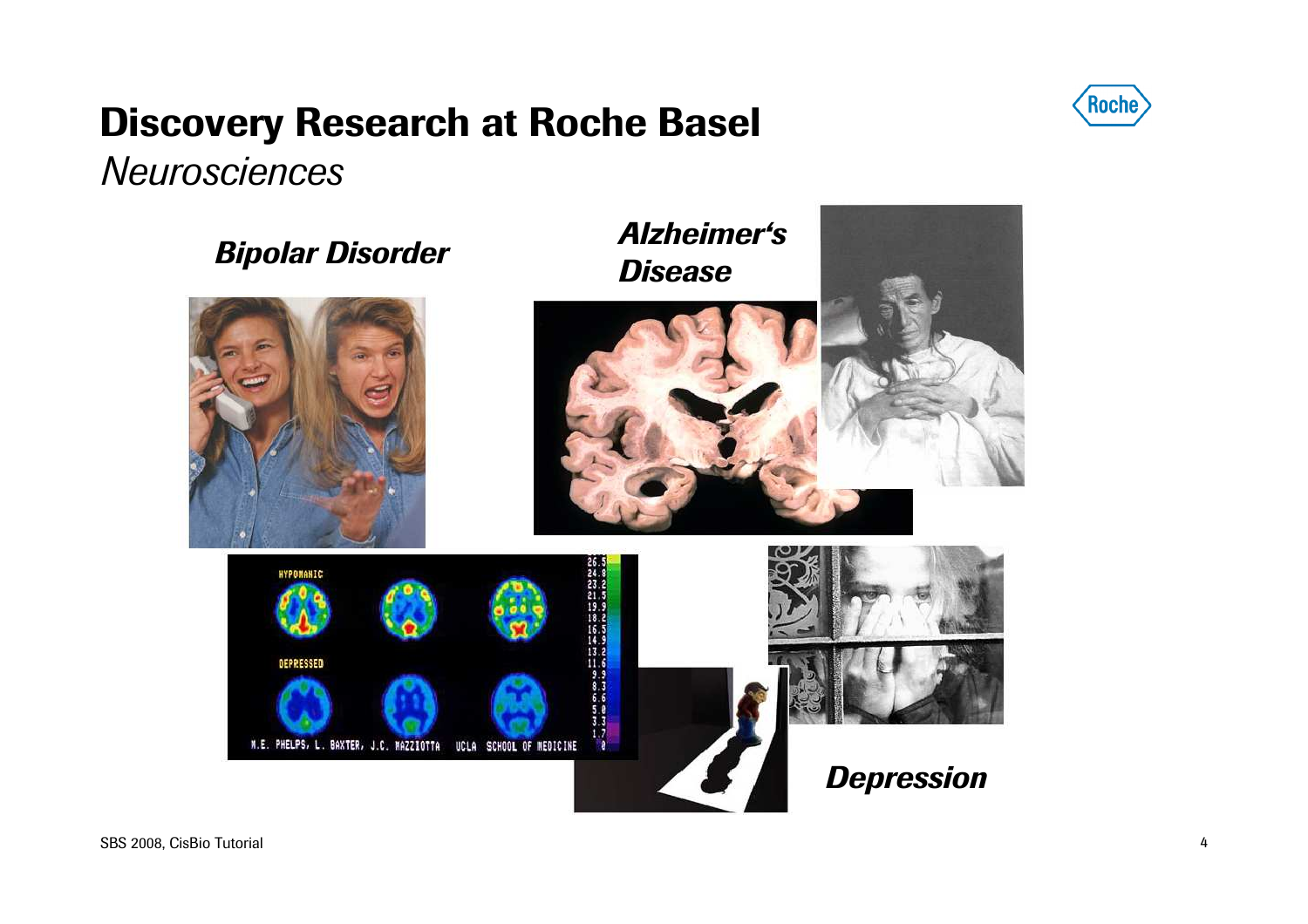#### IP-One Assay Principle



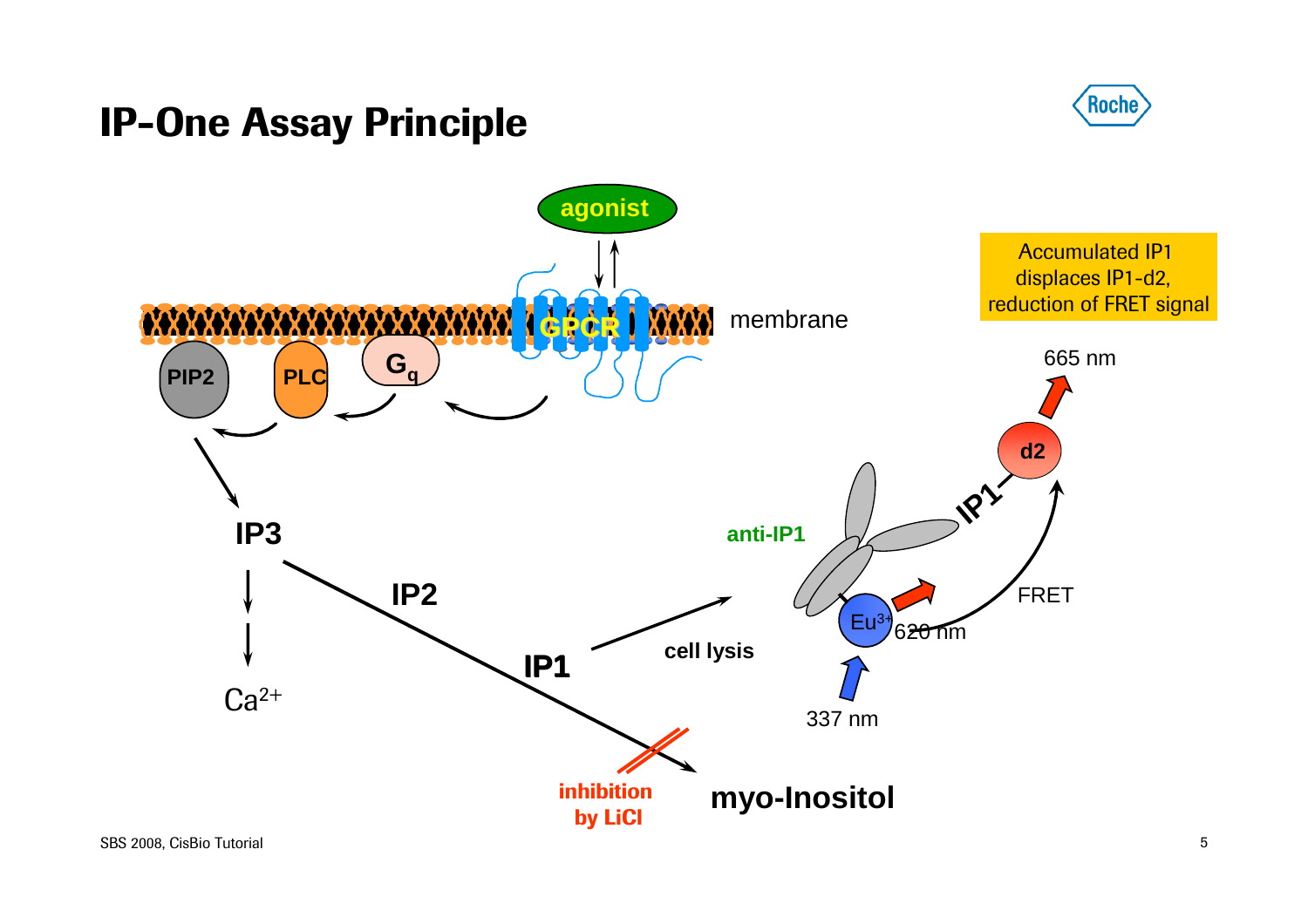

#### IP1 standard curve & agonist dose response



 $620nm$ 

*nm*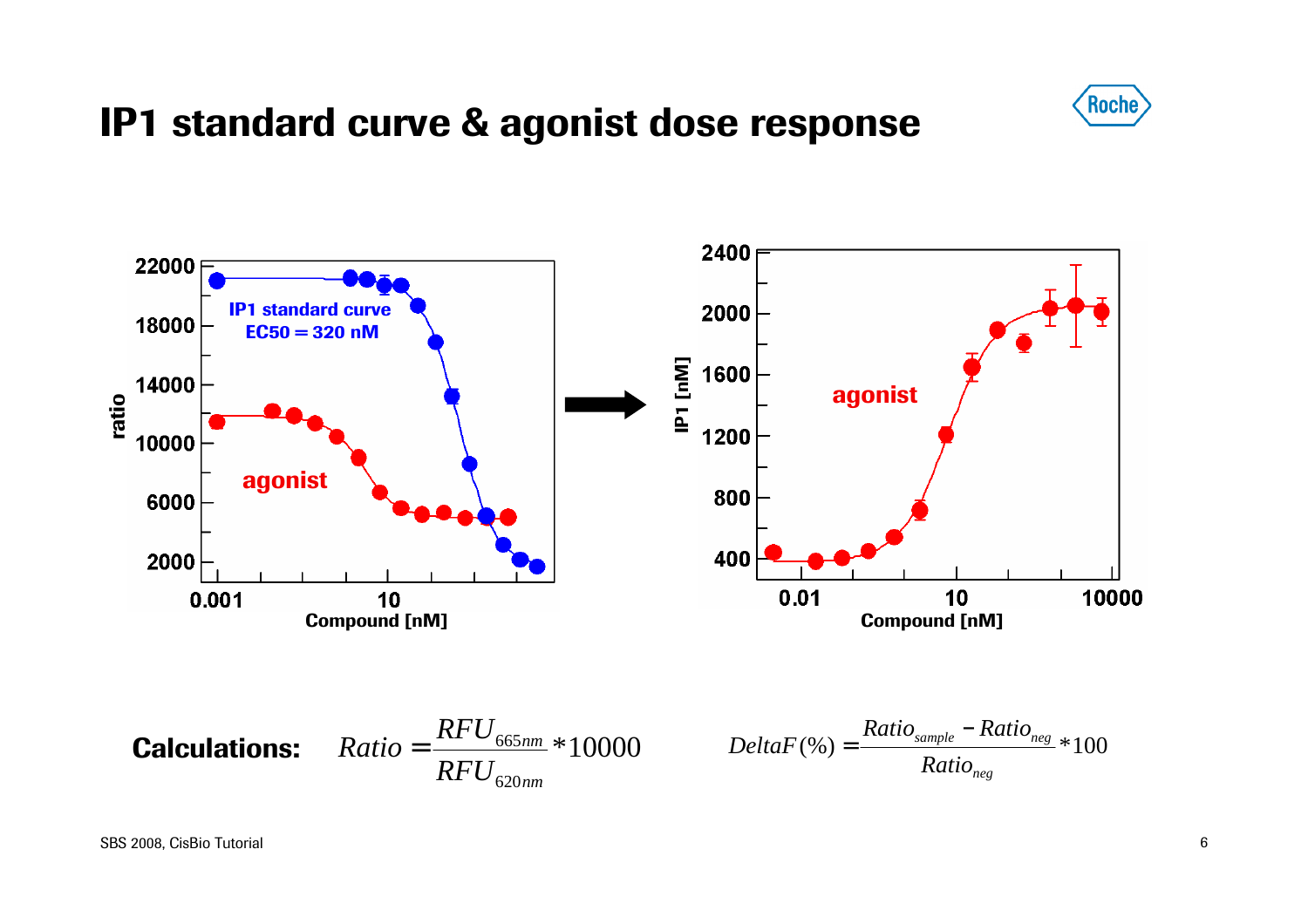

#### GPCR1 - Positive Modulator Project

GPCR2 - Inverse Agonist Project

First Results with the Terbium Kit

Summary and Conclusion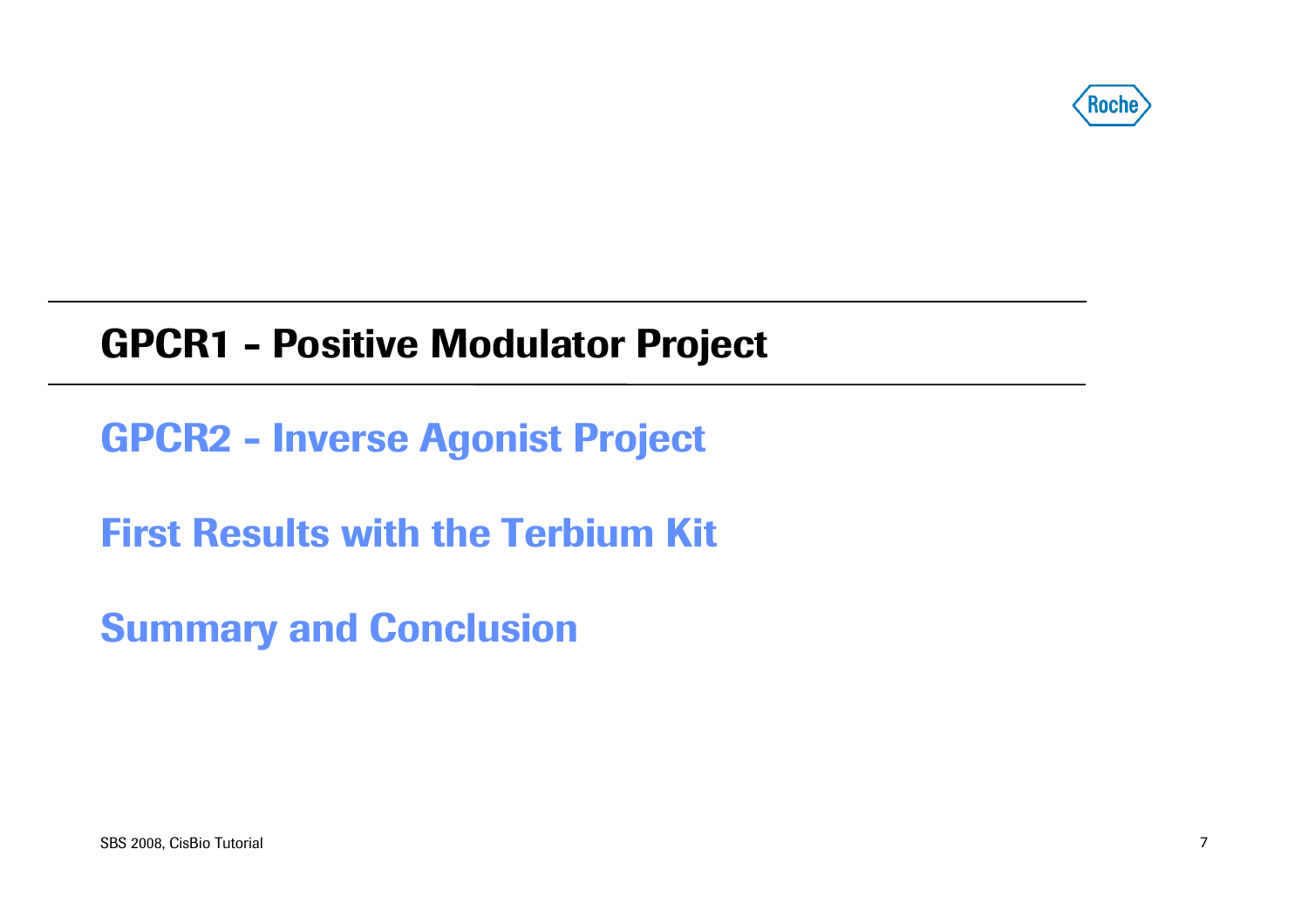

# Screening Cascade – GPCR1

Positive Modulator Project

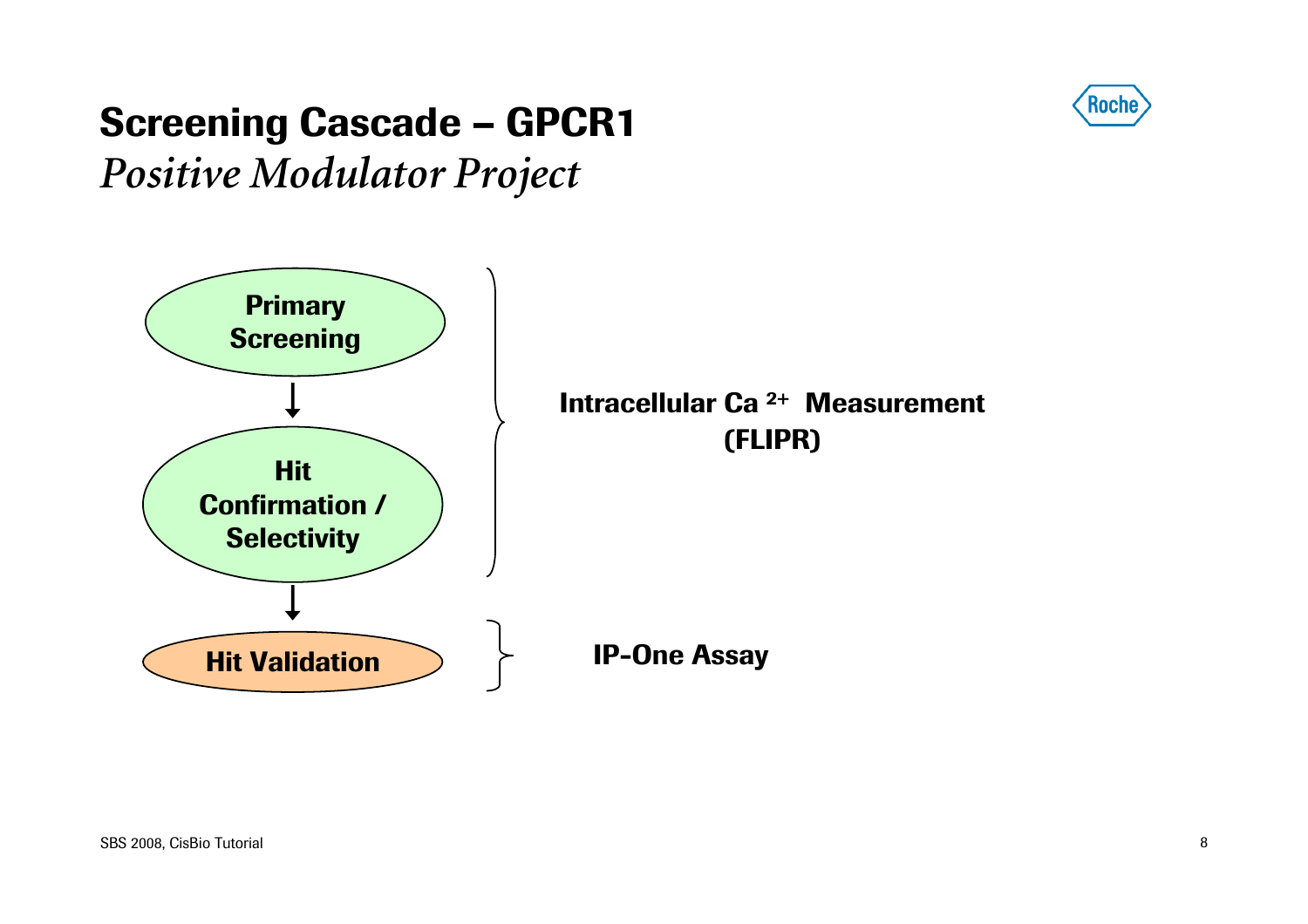

# Agonist Shift AssayGPCR1 - Positive Modulator Project



Agonist Shift = pEC50<sub>Agonist</sub> - pEC50<sub>Agonist+Compound</sub>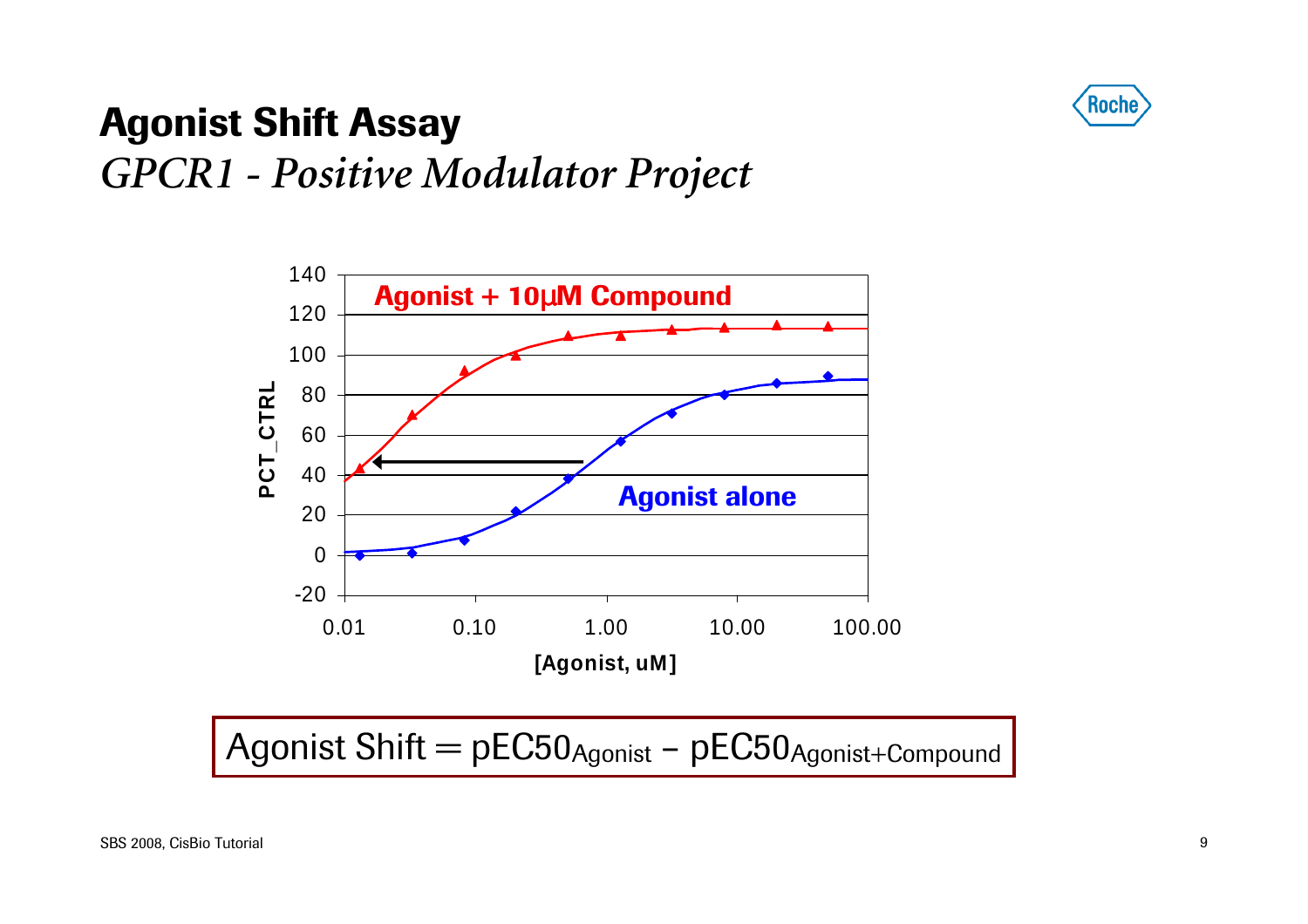#### Significance of the Agonist-Shift



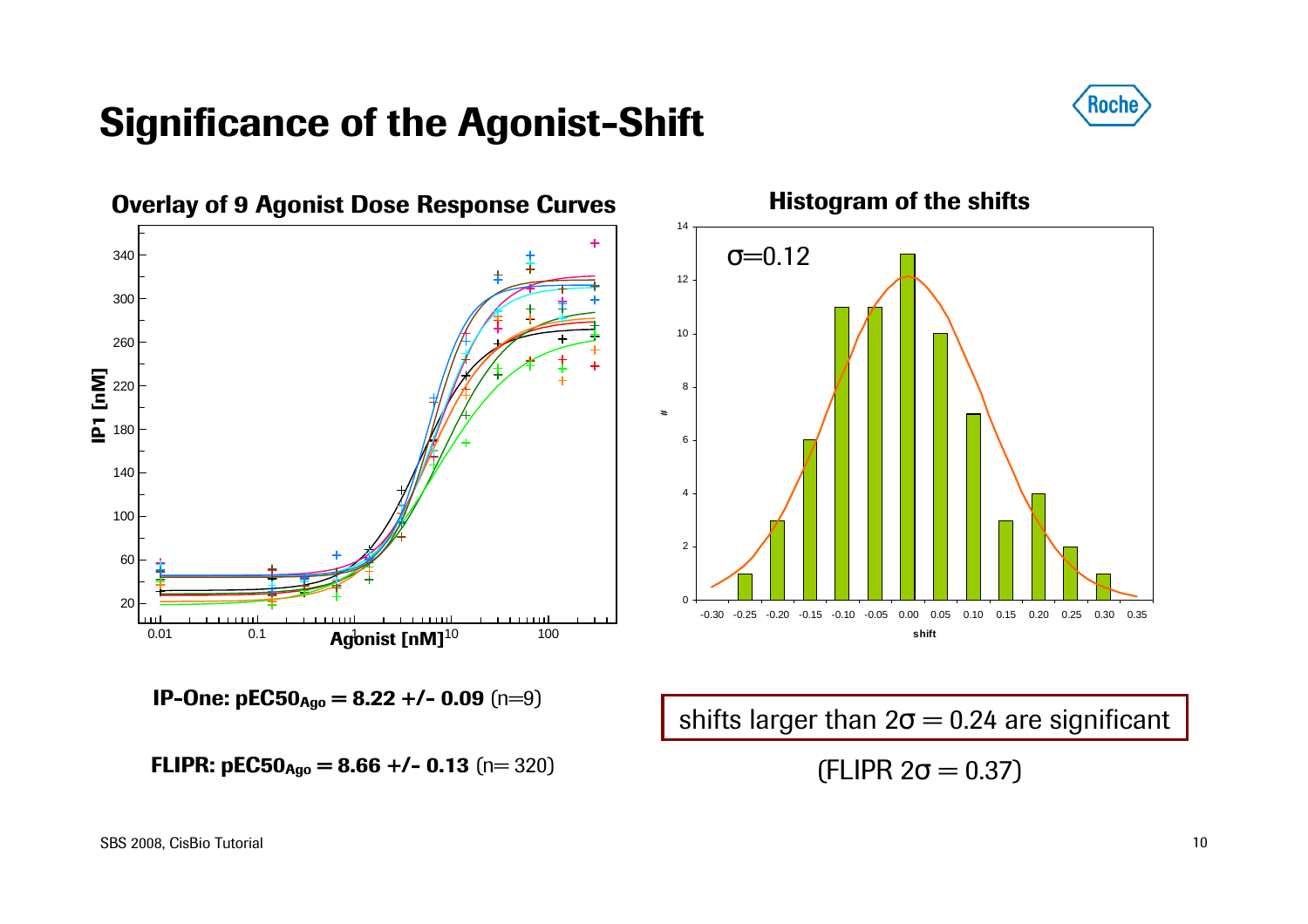### Agonist Shift Results of Some Hits





Comparison:Agonist Shifts FLIPR vs. IP-One

| @ 10uM        | <b>Shift</b><br><b>FLIPR</b> | <b>Shift</b><br><b>IPone</b> |
|---------------|------------------------------|------------------------------|
| Cmpd 1        | $-0.36$                      | $-0.15$                      |
| <b>Cmpd 2</b> | $-0.39$                      | $+0.34$                      |
| Cmpd 3        | $-0.40$                      | $-0.32$                      |



Validation in 2nd assay is important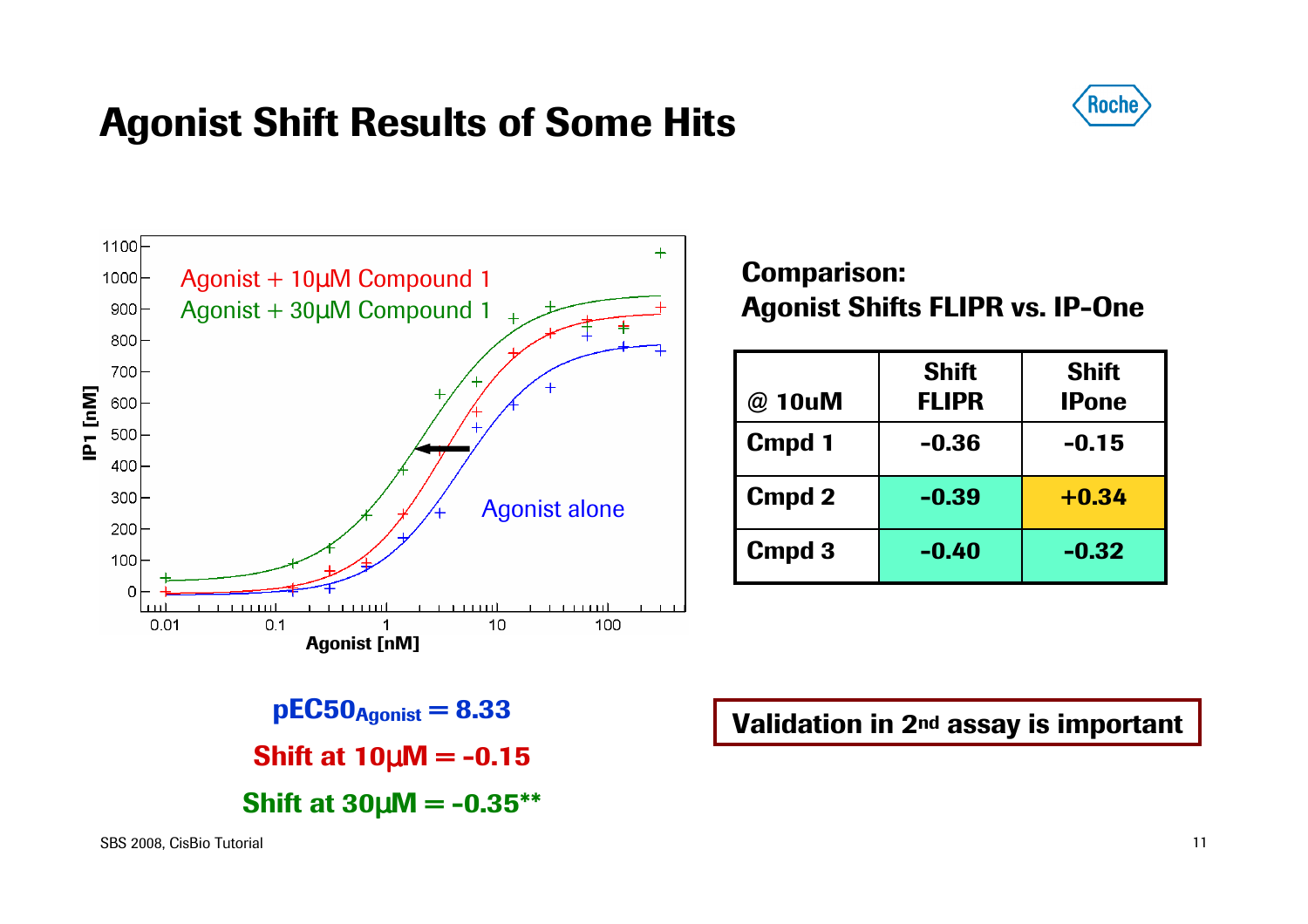

### GPCR1 - Positive Modulator Project

# GPCR2 - Inverse Agonist Project

First Results with the Terbium Kit

Summary and Conclusion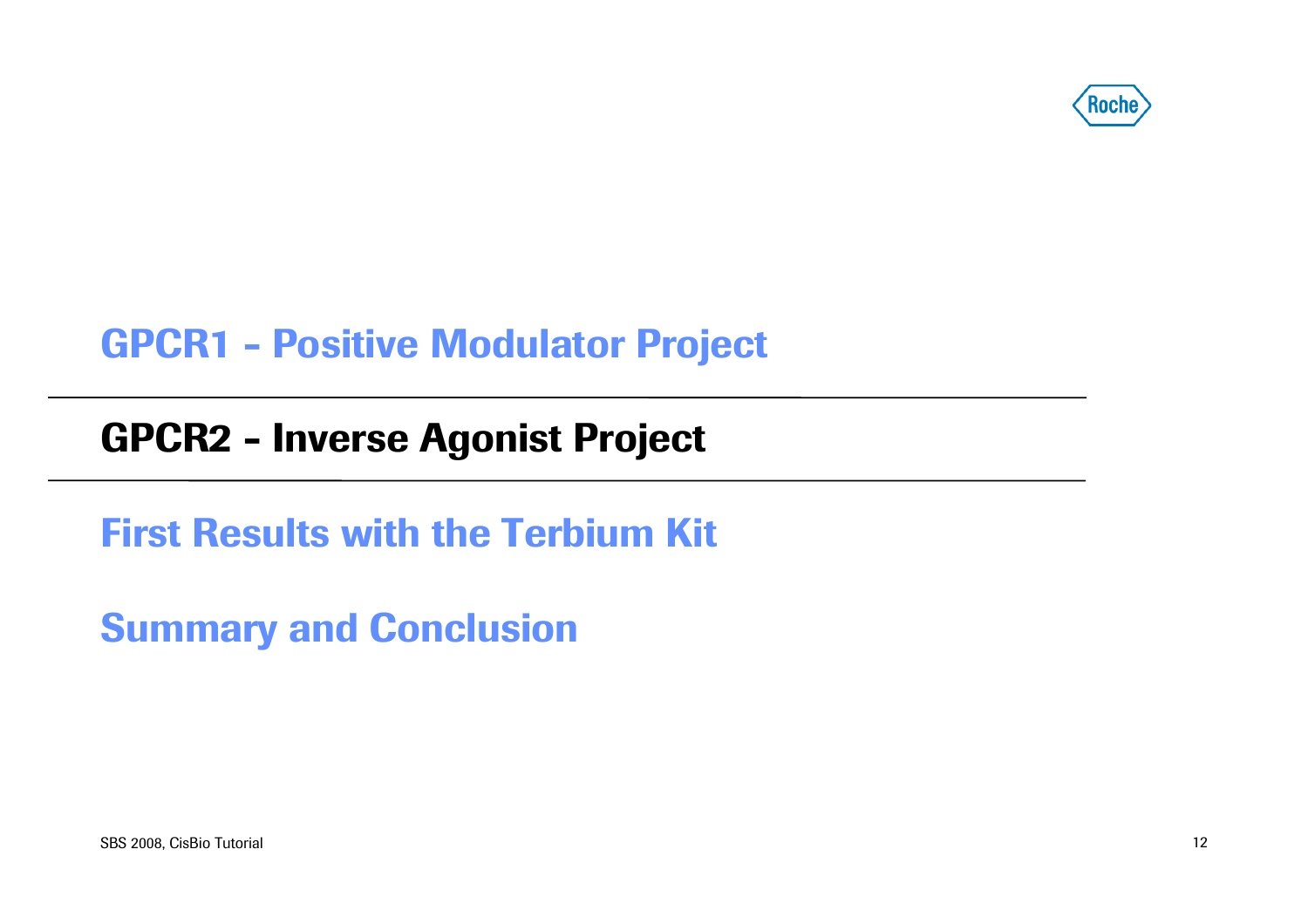# Screening Cascade – GPCR2



Inverse Agonist Project



Fluorescence Polarization

Binding Assay

IP-One Assay to discriminate:

- Agonists
- Antagonists
- Inverse Agonists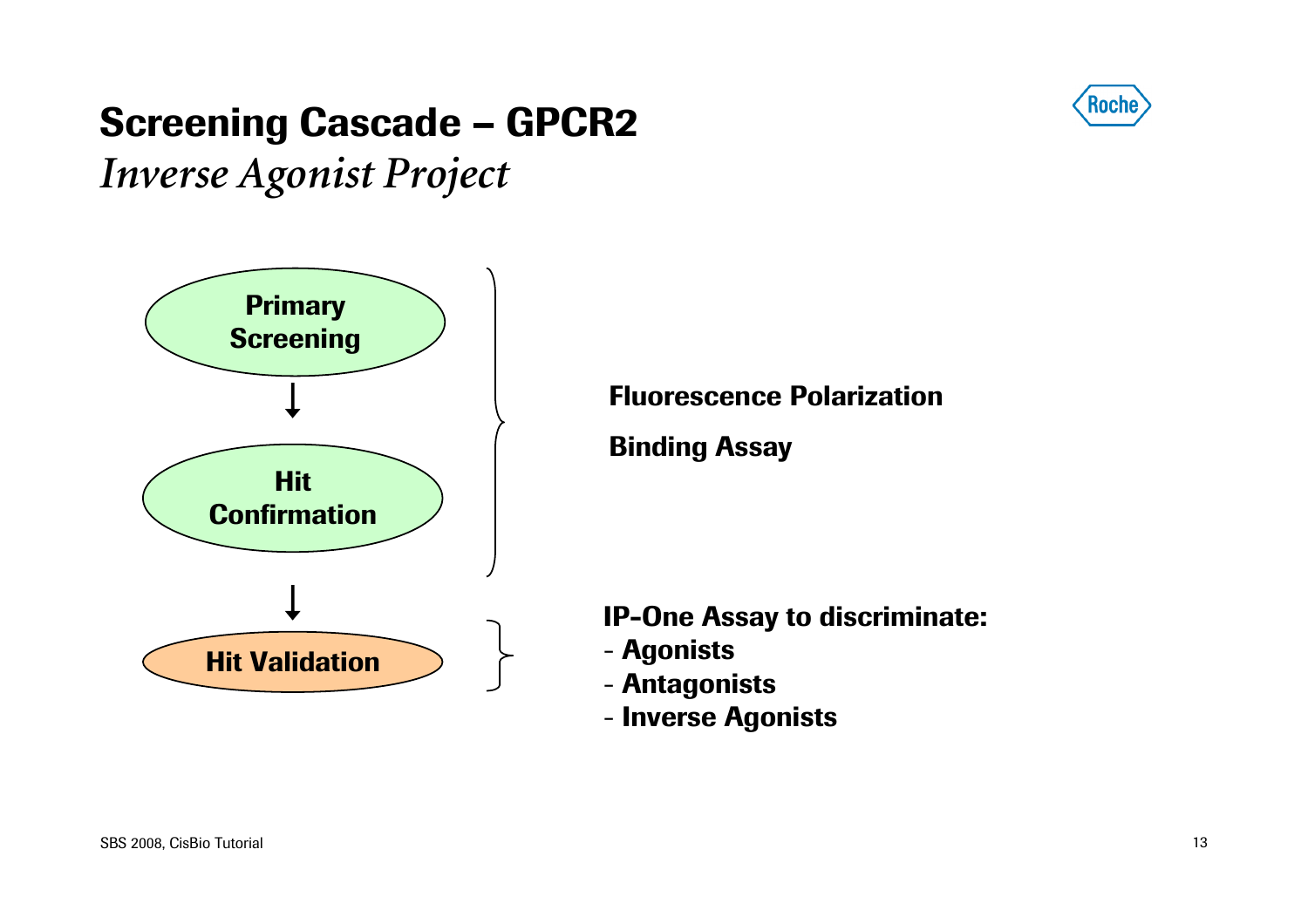#### Optimization of Agonist and inverse Agonist Mode (1)





Conditions: 7'500 cells/well, 2h incubation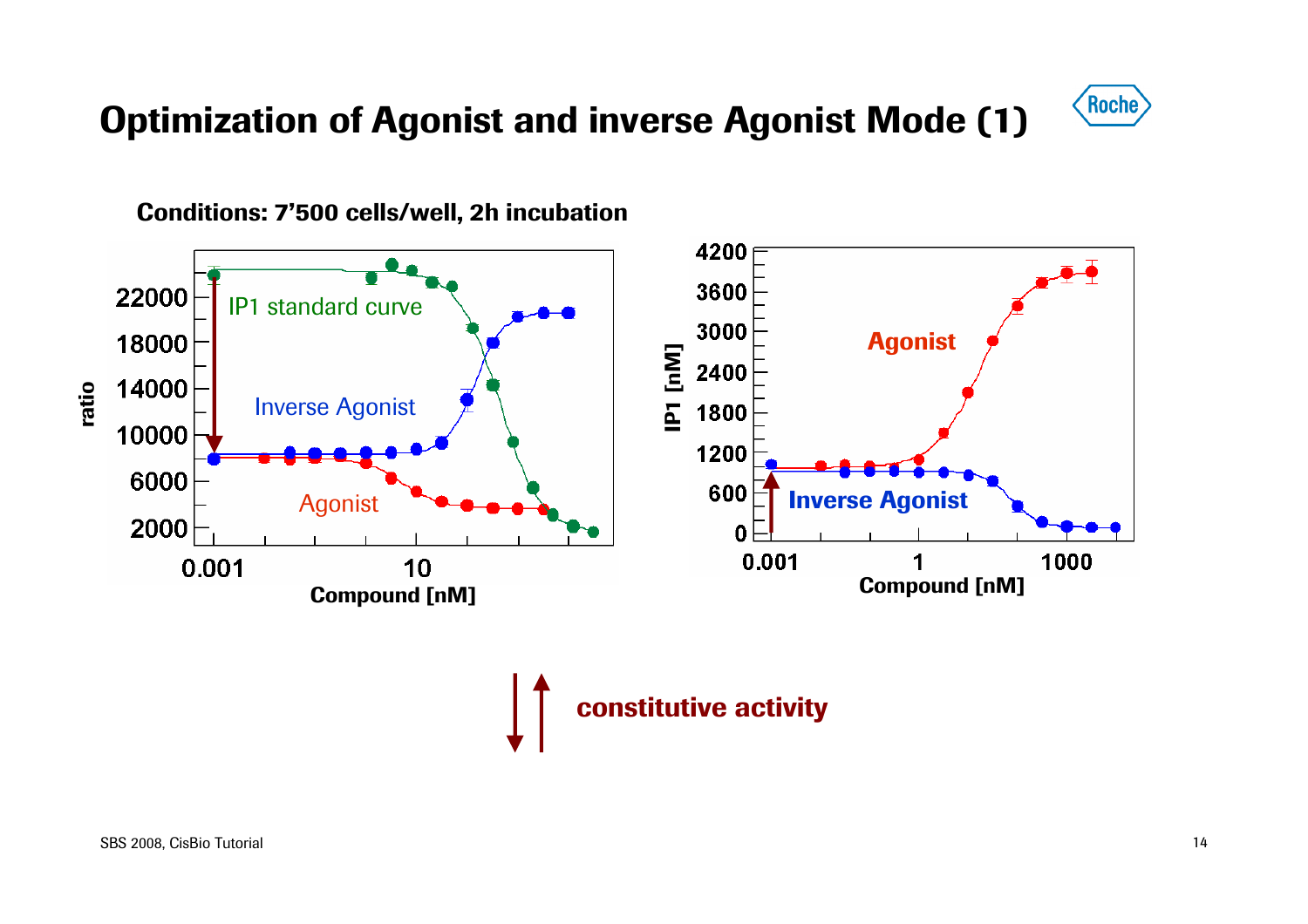#### Optimization of Agonist and inverse Agonist Mode (2)





Cell Number and Incubation time Optimization in order to cover dynamic range of the standard curve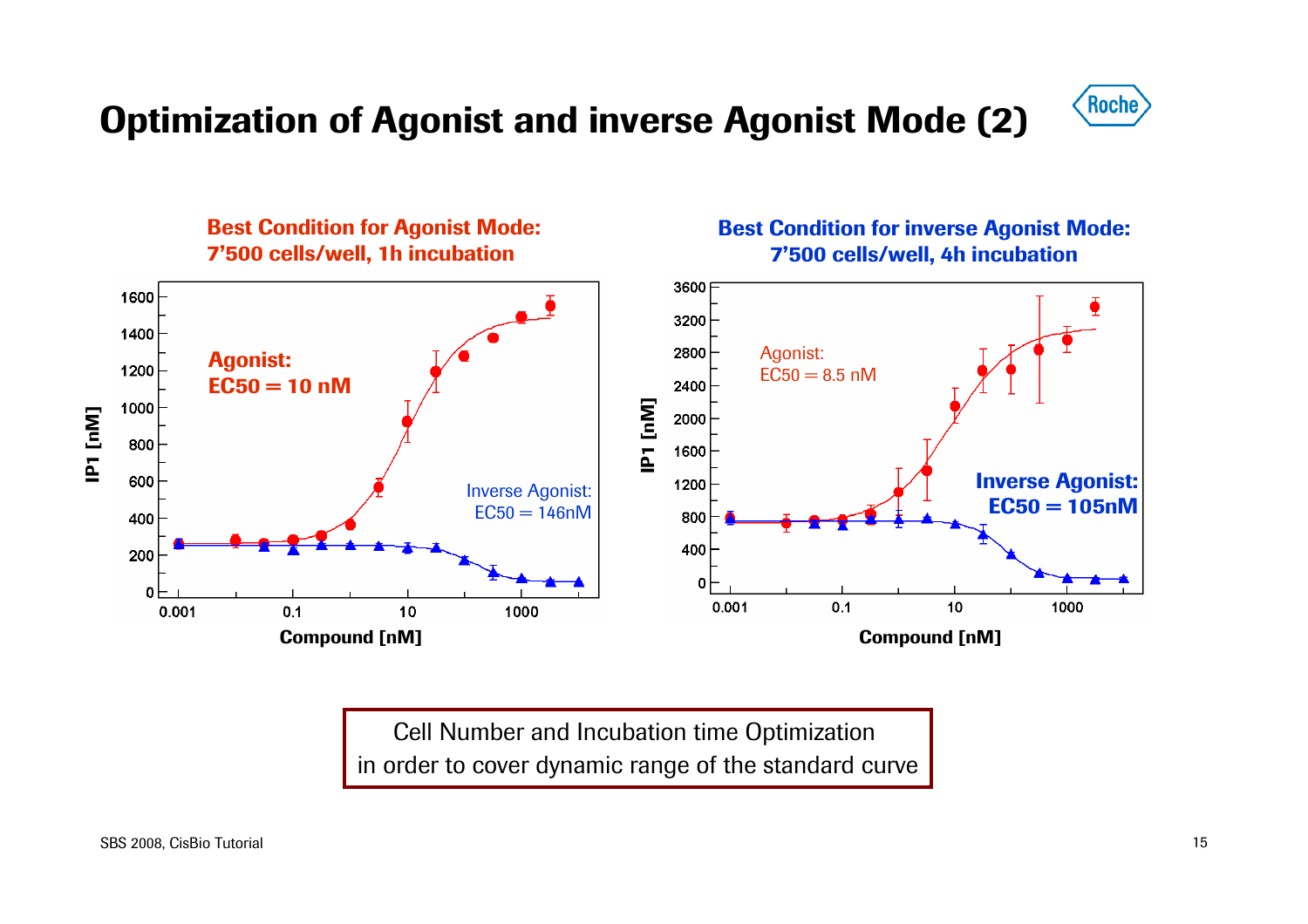#### Comparison of an Antagonist and an Inverse Agonist



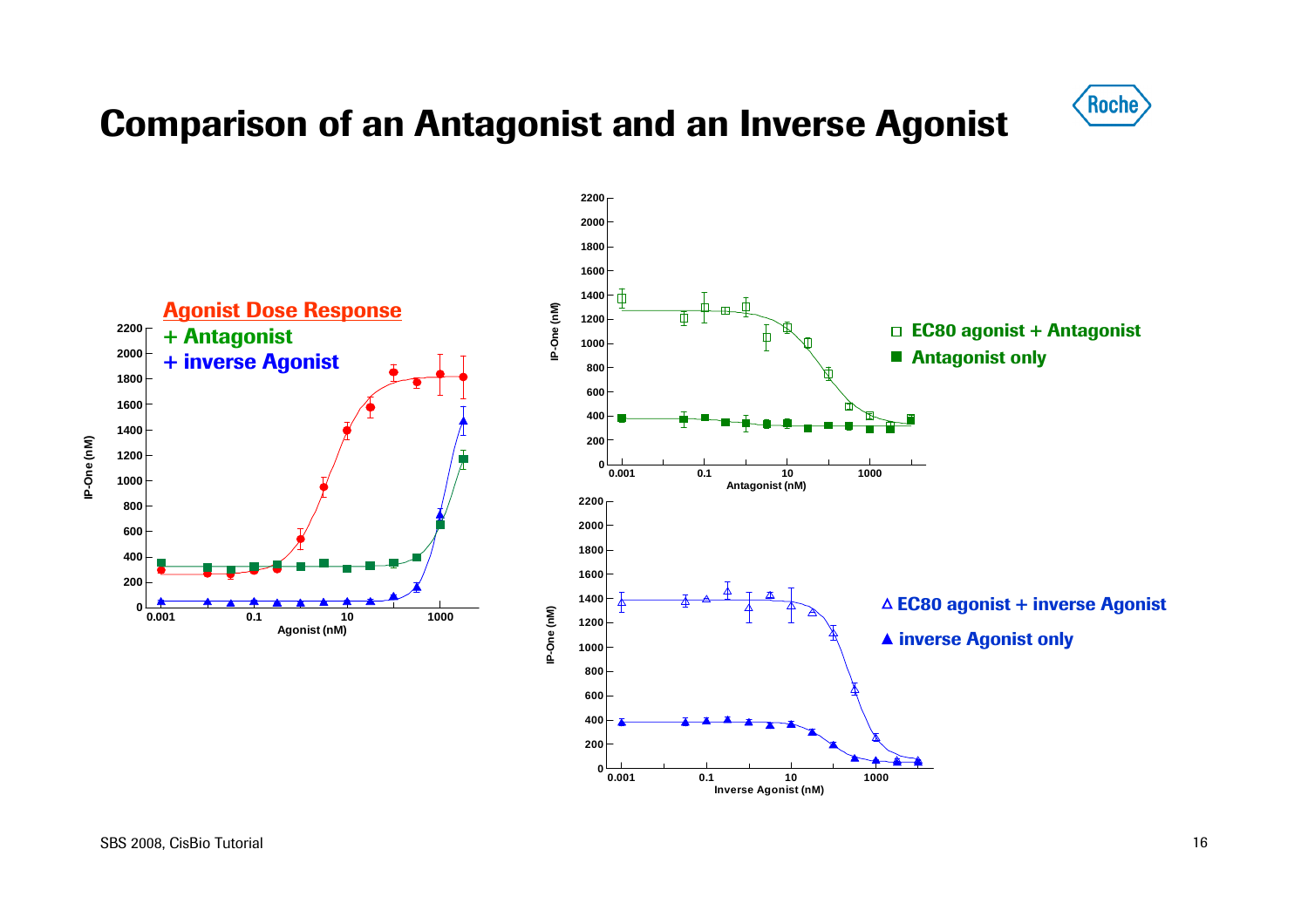

### GPCR1 - Positive Modulator Project

GPCR2 - Inverse Agonist Project

#### First Results with the Terbium Kit

Summary and Conclusion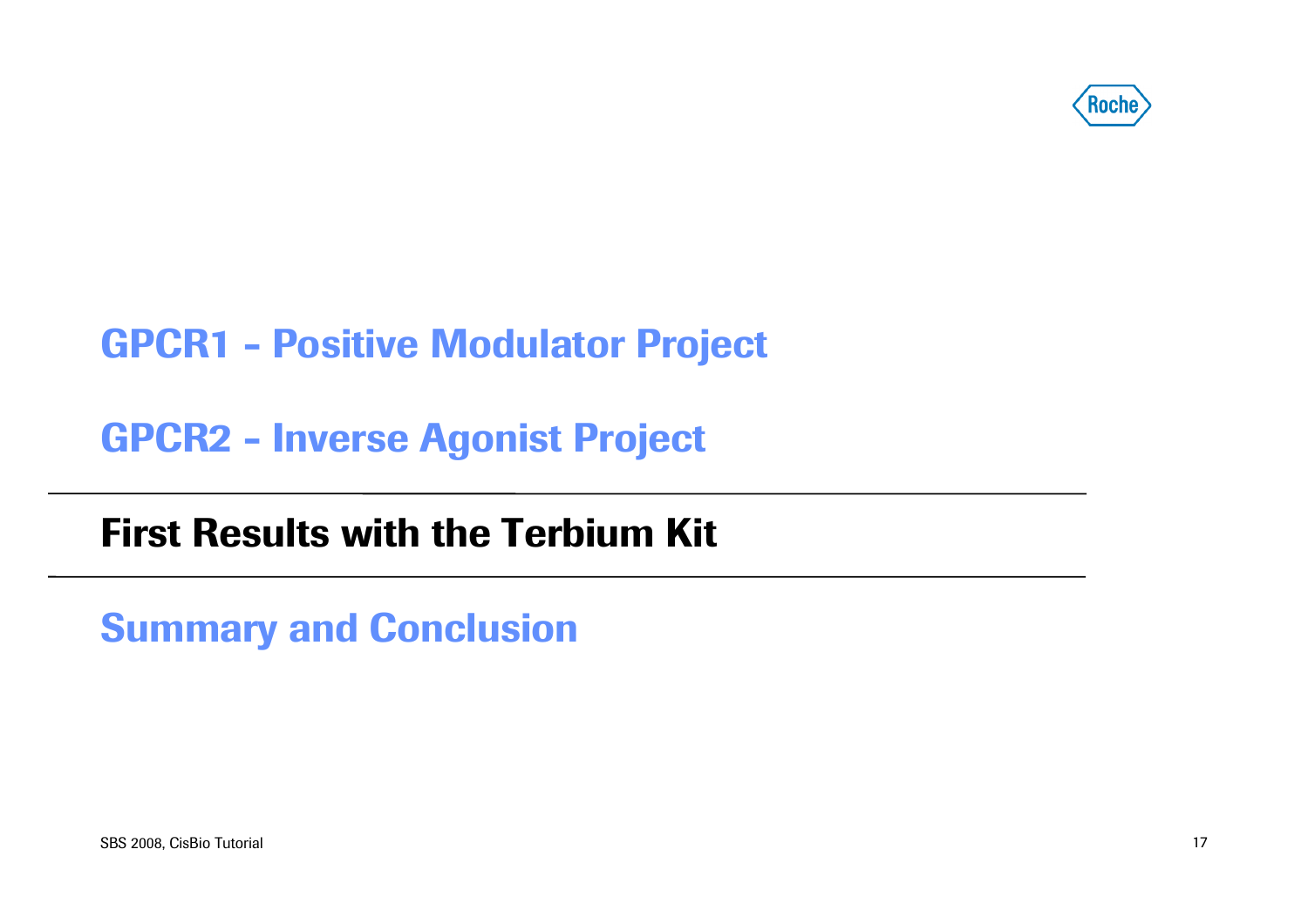

#### Excitation Spectrum Europium and Terbium

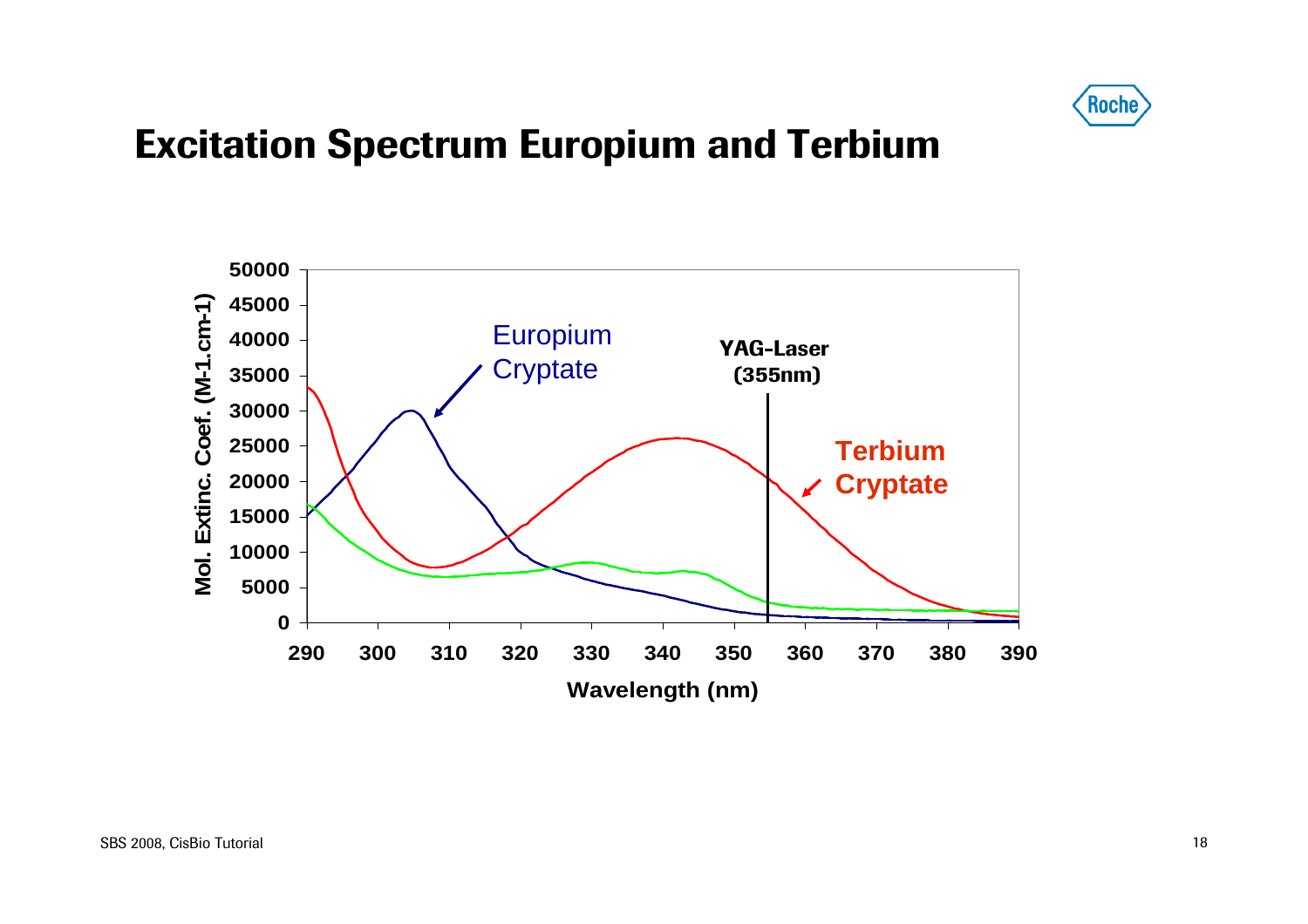### plate::explorer system and plate::vision reader





- $\bullet$ **Co-development Carl Zeiss Jena and F. Hoffmann-La Roche**
- $\bullet$ **Support and Maintenance now by Perkin Elmer**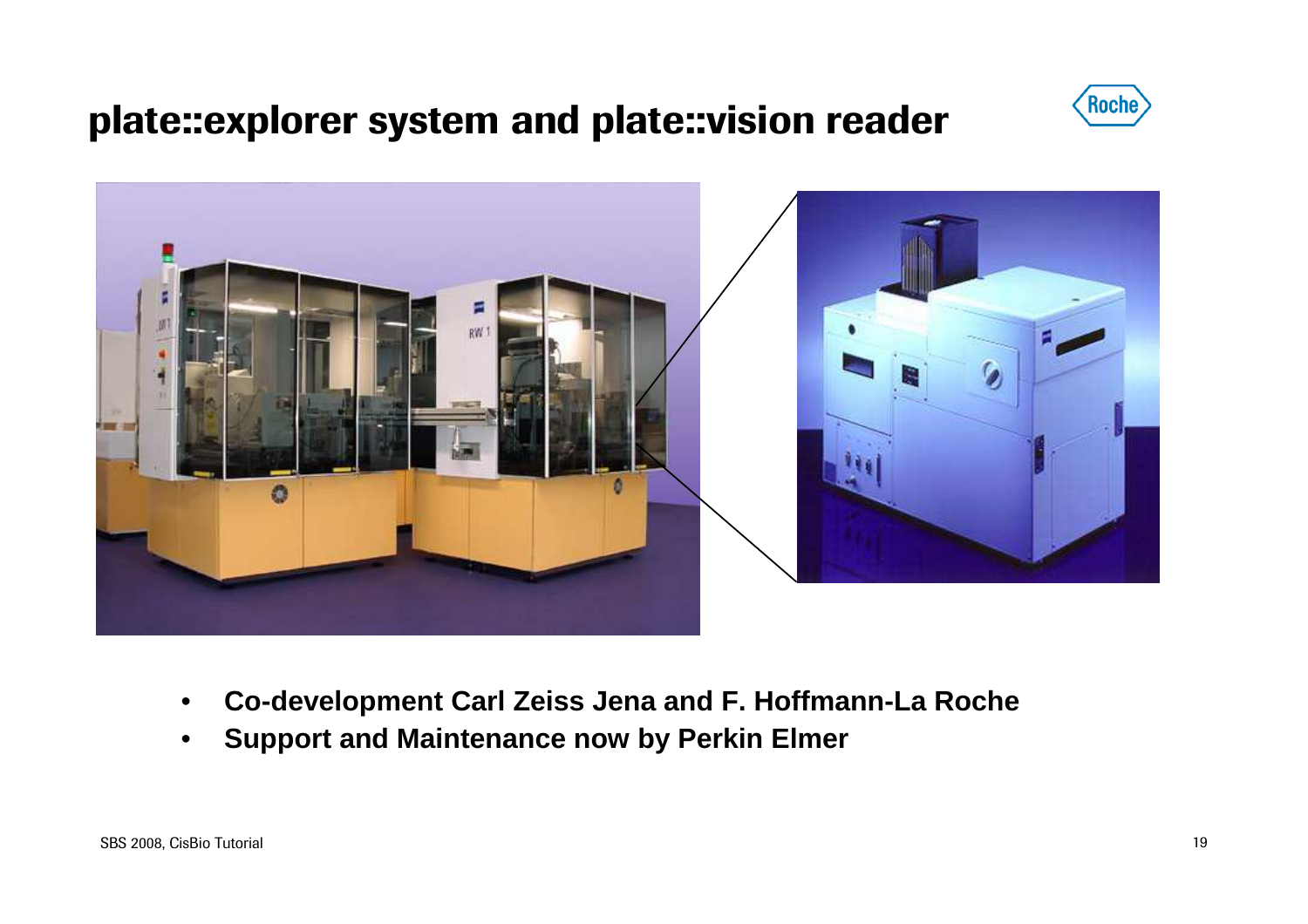# Tb and Eu - different plates



Standard curves measured on plate::vision reader



#### Tb vs Eu on plate::visionTb in different plates on plate::vision



 $\bf{Corning~black~clear~bottom~(3712): ECS0_{IP1}=83~nM}$ Corning white clear bottom (3707):  $\mathsf{EC50}_{\mathsf{IP1}} = 97 \text{ }\mathsf{nM}$ Greiner white clear bottom (780098):  $\mathsf{EC50_{IP1}} = 98$  nM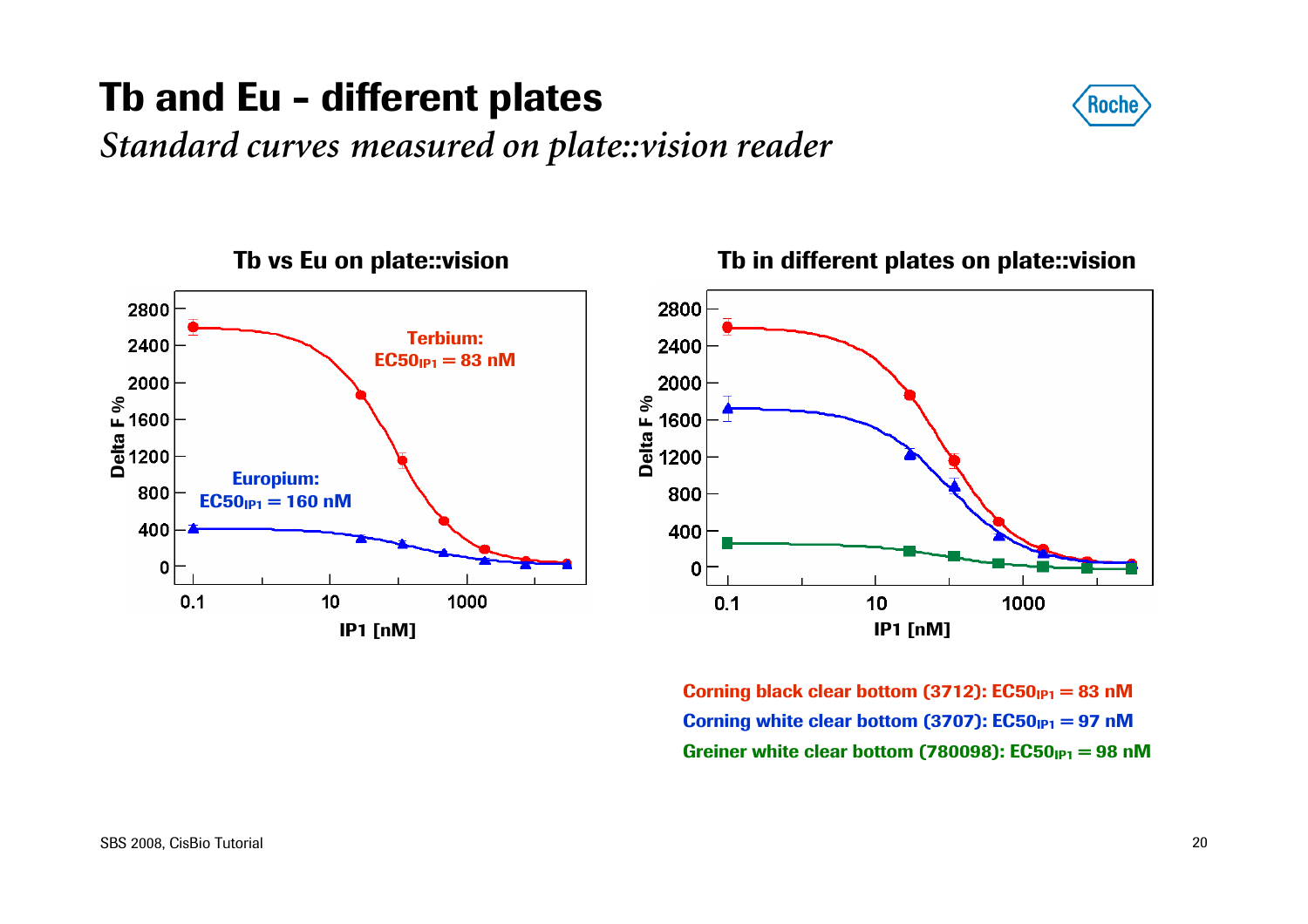#### Different Readers



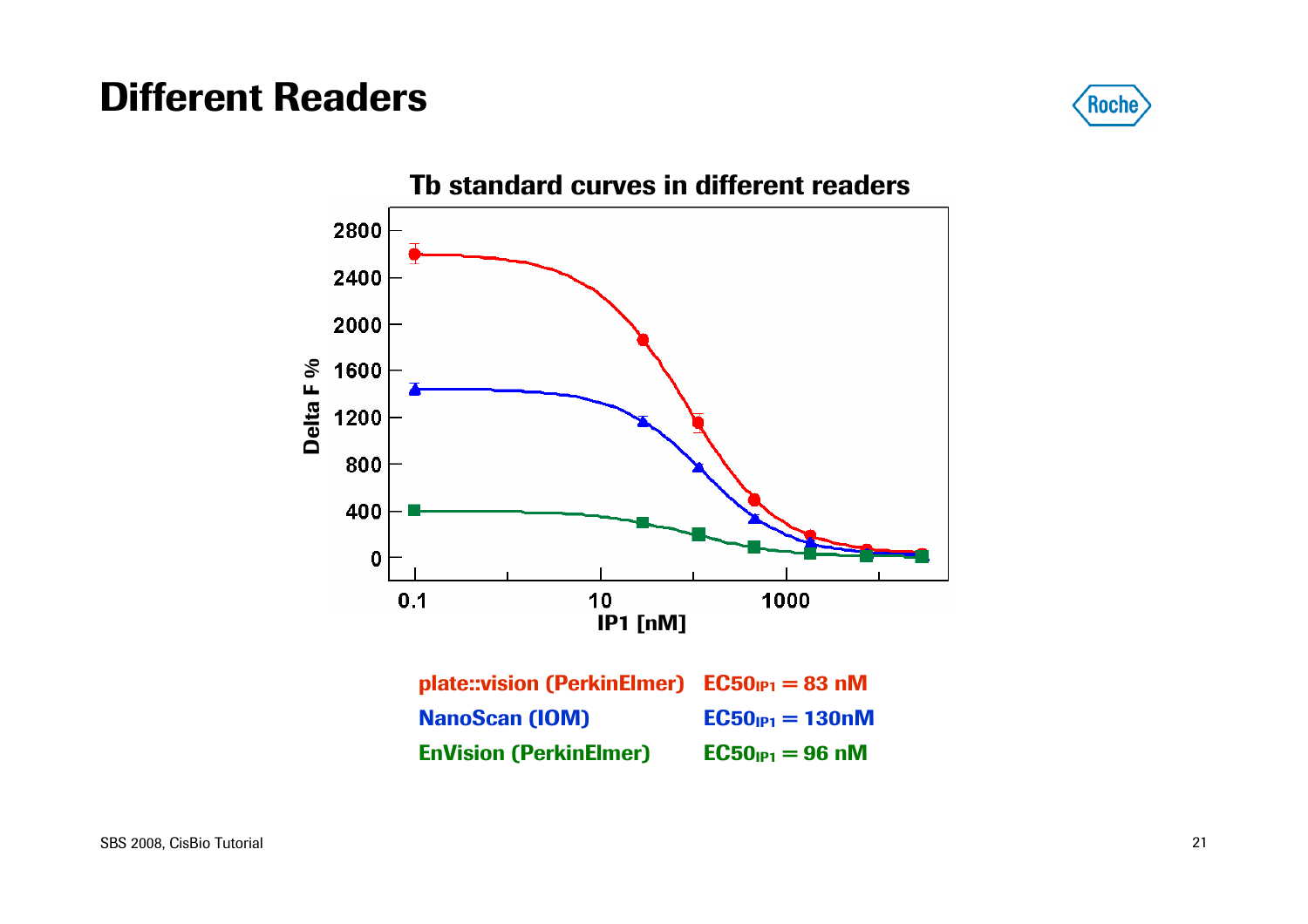

#### Cellular Assay with Terbium Assay Kit GPCR2 – inverse agonist project – comparison with Eu



#### Optimized inverse agonist conditions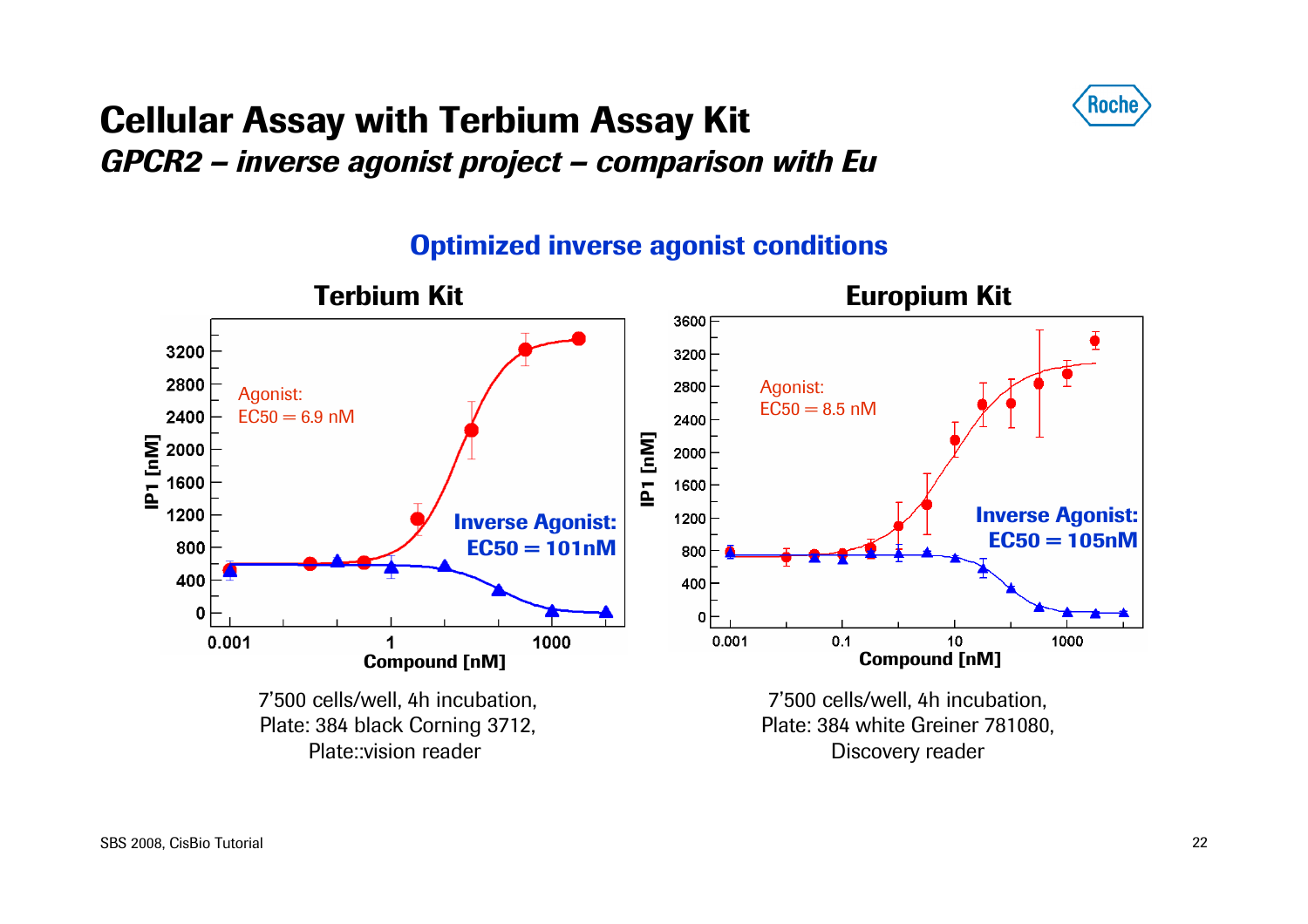### Summary - Conclusion



#### Cisbio IP-One Kit

- **▶** simple to use and robust
- $\triangleright$  cell concentration / incubation time needs to be optimized
- GPCR 1: Highly reproducible assay is crucial for optimization of positive modulator
- GPCR 2: Profiling and mode of action: agonist, antagonist, inverse agonist

#### Terbium Reagents

- Spectral properties fit very well with plate::vision reader
- $\triangleright$  2-4 times more sensitive than Eu-assay
- ▶ enables us to use IP-One in primary screening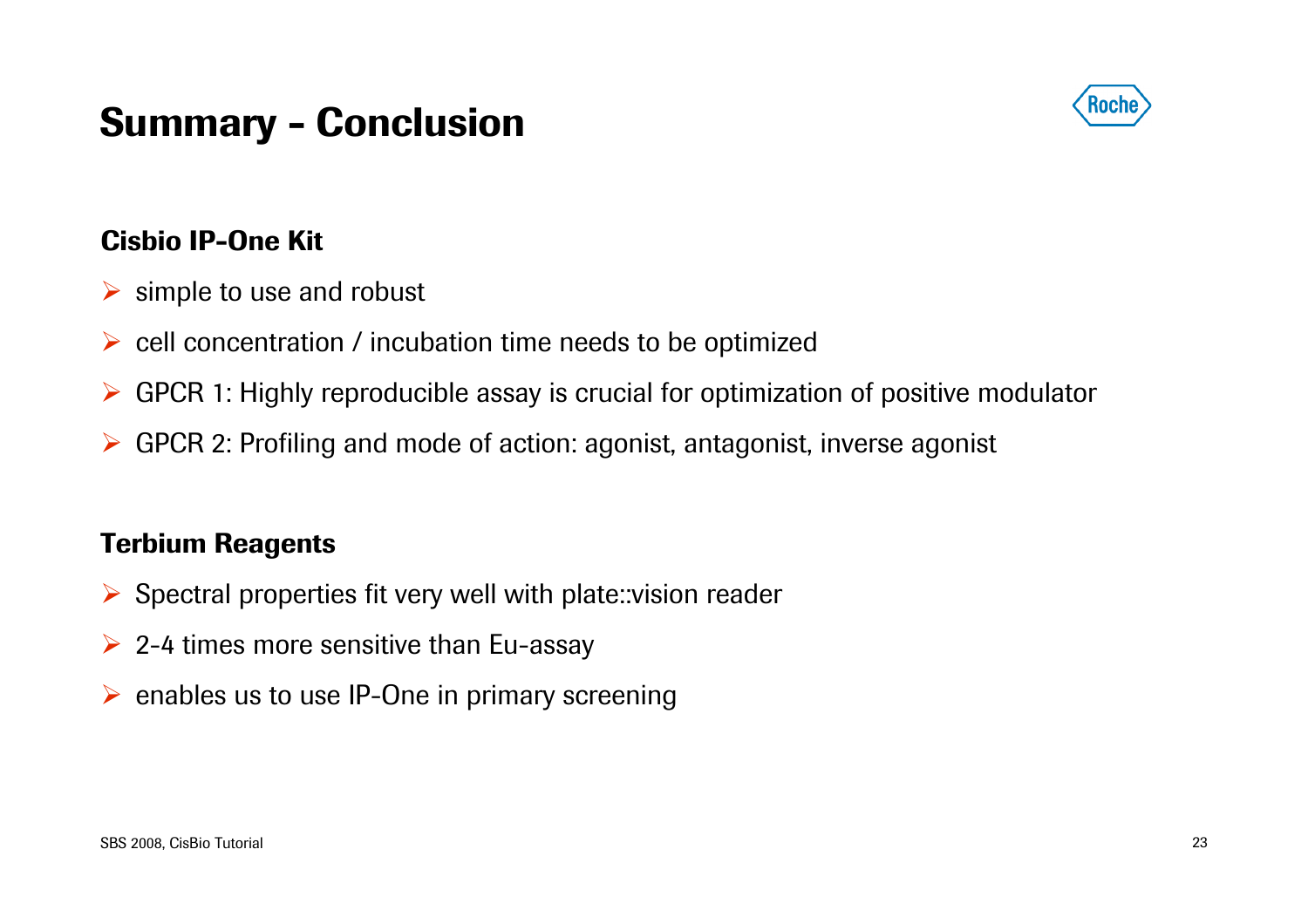# Acknowledgments



#### Hoffmann-La Roche, Basel

- Michel Dietz
- Thilo Enderle
- •Doris Roth
- Ramona Schäfer
- Veronique Schirmer

#### Cisbio

- Stéphane Martinez
- Jean-Luc Tardieu
- Eric Trinquet